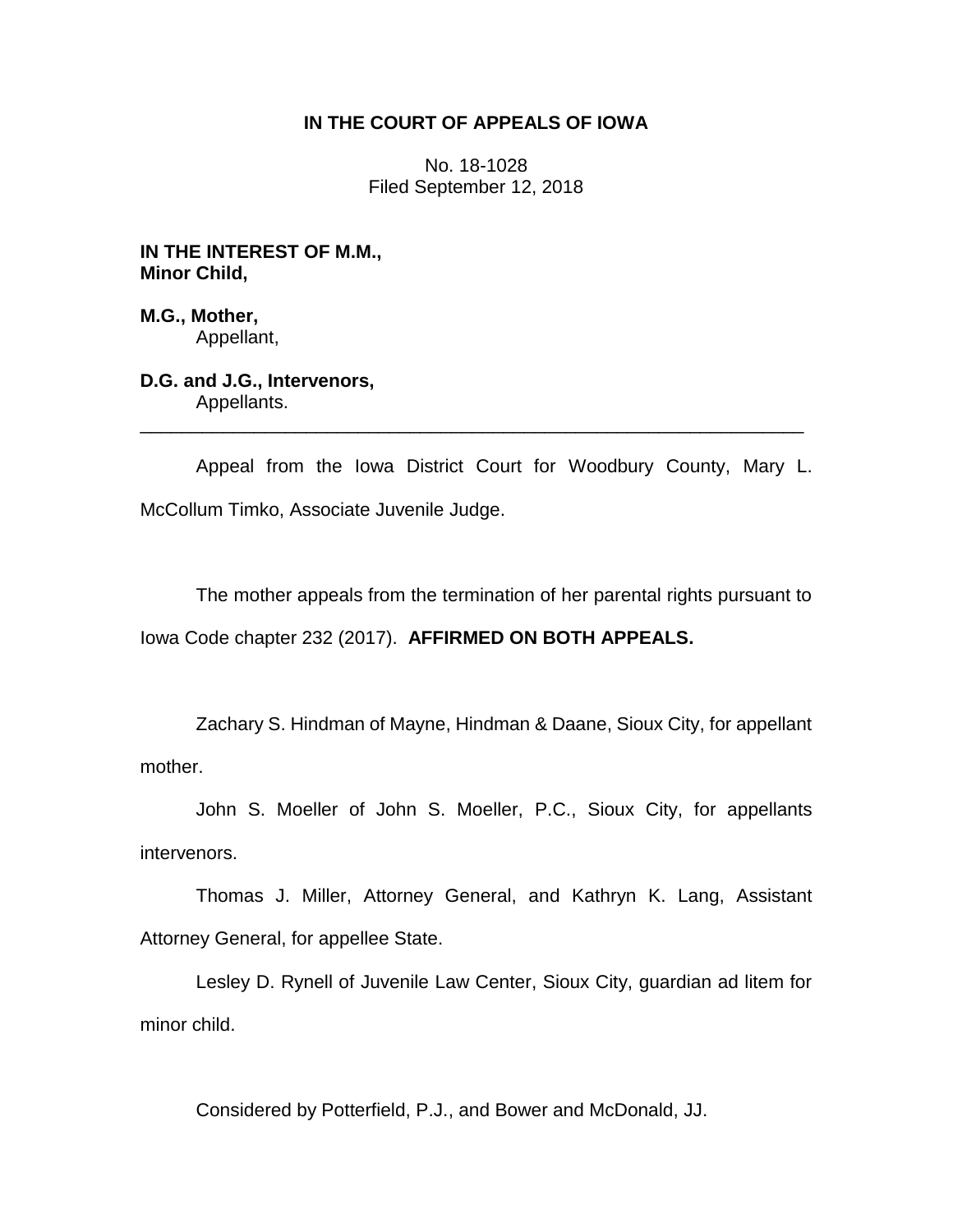## **McDONALD, Judge.**

Michelle appeals from an order terminating her parental rights in her daughter M.M. pursuant to Iowa Code section 232.116(1)(e), (h), and (*l*) (2017). Jill and David, Michelle's parents and M.M.'s grandparents, as intervenors, appeal the juvenile court's order appointing the Iowa Department of Human Services (IDHS) as M.M.'s guardian. M.M.'s father, Seth, does not appeal the termination of his parental rights.

This court reviews termination proceedings de novo. *See In re A.M.*, 843 N.W.2d 100, 110 (Iowa 2014). The statutory framework authorizing the termination of a parent-child relationship is well established. *See In re A.S.*, 906 N.W.2d 467, 472–73 (Iowa 2018) (setting forth the statutory framework). The burden is on the State to prove by clear and convincing evidence (1) the statutory ground or grounds authorizing the termination of parental rights and (2) termination of parental rights is in the best interest of the child. *See In re E.H.*, No. 17-0615, 2017 WL 2684420, at \*1 (Iowa Ct. App. June 21, 2017).

We first address Michelle's claims on appeal. She challenges the sufficiency of the evidence supporting the statutory grounds authorizing the termination of her parental rights. Where, as here, "the juvenile court terminates parental rights on more than one statutory ground, we may affirm the juvenile court's order on any ground we find supported by the record." *In re A.B.*, 815 N.W.2d 764, 774 (Iowa 2012). Our review focuses on Iowa Code section 232.116(1)(h). Michelle contests only the fourth element, which requires "clear and convincing evidence the child[] would be exposed to an appreciable risk of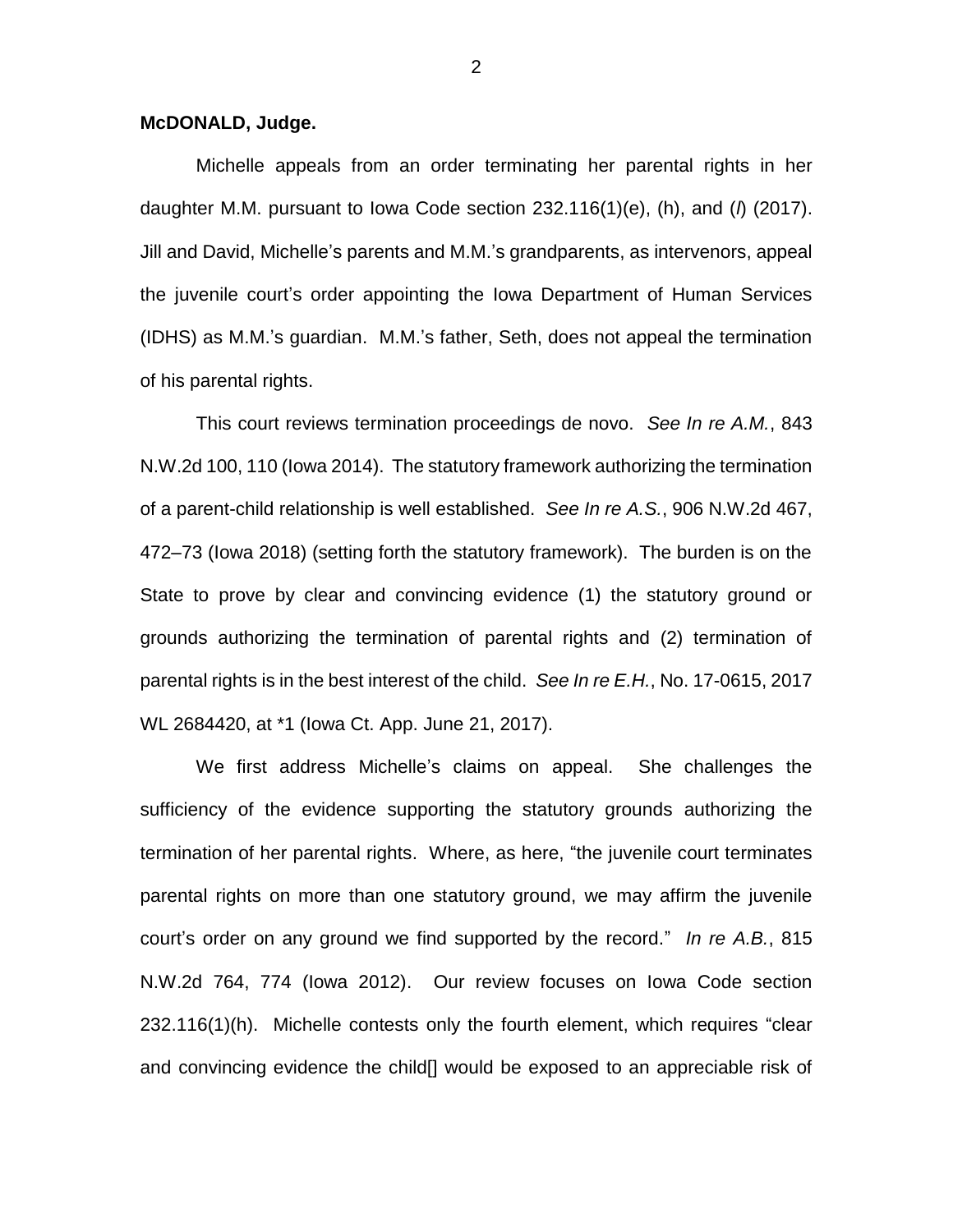adjudicatory harm if returned to the parent's custody at the time of the termination hearing." *In re E.H.*, 2017 WL 2684420, at \*1.

IDHS became involved with this family in April 2016 due to the risk of harm created by the father's use of methamphetamine while caring for the child. At that time, Michelle and Seth were living with Jill and David, Michelle's parents. Michelle and Seth agreed to a safety plan, including a provision that Seth would not be left alone with M.M. Initially, Michelle and Seth were compliant with services, including substance-abuse treatment. However, things changed in October 2016. At that time, Seth was arrested for driving under the influence and was found in possession of methamphetamine and paraphernalia. Nonetheless, the child was left in the custody of the parents subject to restrictions on Seth's supervision of the child.

The child was removed from Michelle and Seth's care in the spring of 2017. In February 2017, the parents moved from the grandparents' house into their own apartment without informing IDHS. The child was still in their care at this time. When IDHS learned of the move, IDHS instructed Seth to leave the home because he was not complying with his substance-abuse treatment. In March 2017, the family's case manager learned Seth was found at the apartment without approval, both parents were there with the child, and the parents were apparently under the influence of controlled substances. The child was removed from the parents' care at this time, placed in the custody of IDHS, and placed in the physical care of Jill and David.

The child was removed from the physical care of the grandparents approximately six months later due to the grandparents' inability to protect the child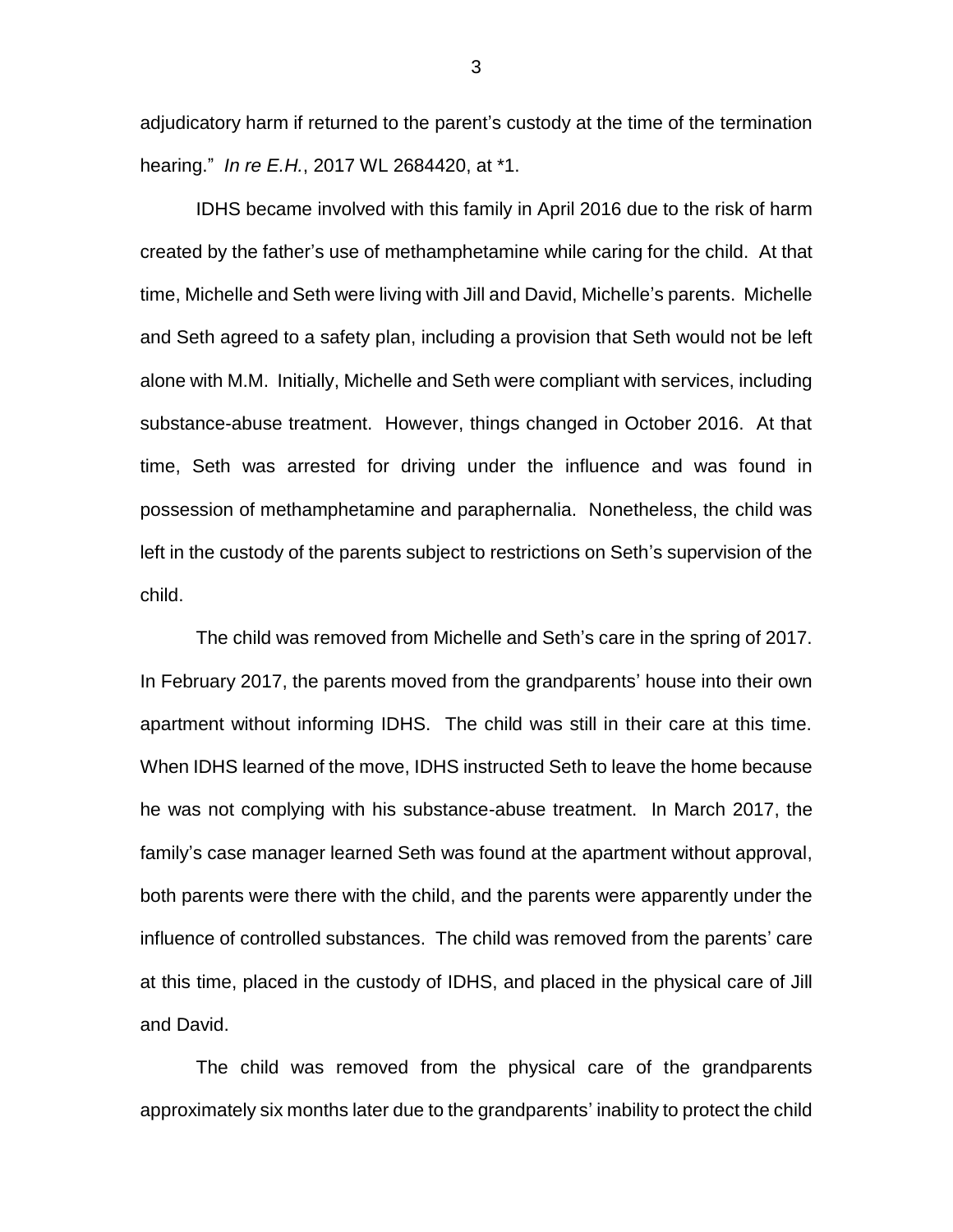from the risk of harm. The record reflects that after the child was removed from Seth and Michelle's care, Michelle was allowed to move back into Jill and David's home subject to restrictions on her ability to provide care for M.M. unsupervised. In August 2017, the police were dispatched to the grandparents' home due to Michelle's conduct. Michelle had consumed roughly a pint of whiskey in less than one hour. The grandparents knew Michelle had been drinking but left M.M. in her care because they had to run some errands. While Jill and David were gone, Michelle assaulted her younger sibling, who was also living in the house, caused significant property damage to the home, and fled the scene. The younger sibling called Seth to come and take M.M. Approximately one month later, another incident occurred in which Michelle was acting strangely. At that point in time, the juvenile court determined the grandparents were not able to establish appropriate boundaries with Michelle to keep M.M. safe. The child was removed from the grandparents' care and placed in foster care.

Upon de novo review, we conclude the State satisfied the statutory requirements set out in Iowa Code section 232.116(1)(h). Although Michelle has been advised she must discontinue her relationship with Seth, she has not done so. An IDHS social worker, familiar with both Seth and Michelle, saw the two together just weeks prior to the termination hearing. Michelle denied the encounter, but she has a history of untruthfulness with IDHS. Additionally, Michelle is pregnant with Seth's child and maintains contact with Seth's mother. Michelle's exposure of the child to Seth and other known substance abusers creates a risk of adjudicatory harm to the child. *See, e.g.*, *In re J.C.*, No. 17-0750, 2017 WL 3283395, at \*2 (Iowa Ct. App. Aug. 2, 2017) (considering mother's continued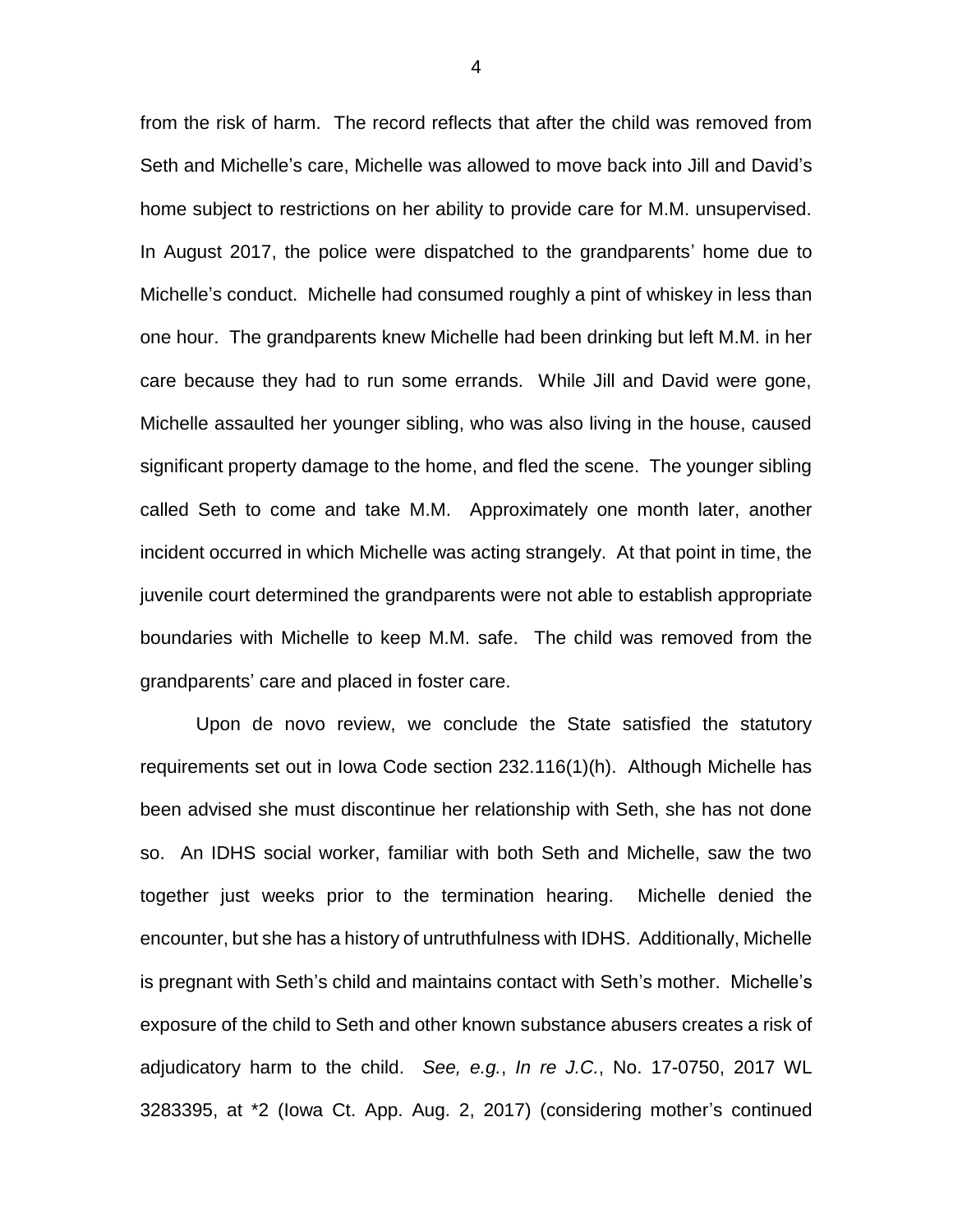association with a drug user as a factor supporting termination); *In re I.M.*, No. 16- 0685, 2016 WL 4036256, at \*1 (Iowa Ct. App. July 27, 2016) (collecting cases considering parent's continued relationship with harmful paramours).

In addition to the risk created by the father, Michelle also has not adequately addressed her own substance-abuse and mental-health needs. As noted above, Michelle has a history of alcohol abuse and erratic conduct arising from the same. She also failed to attend her mental-health treatment even though she had signed an attendance contract regarding the same. Michelle's failure to address her substance-abuse and mental-health needs supports the termination of her parental rights. *See In re M.W.*, 876 N.W.2d 212, 223 (Iowa 2016) (concluding child could not be returned when mother minimally addressed her mental-health issues); *In re R.J.*, 436 N.W.2d 630, 635–36 (Iowa 1989) (noting recent, minimal attempts to address alcohol abuse are not sufficient); *In re T.P.*, 757 N.W.2d 267, 271 (Iowa Ct. App. 2008) (noting children could not be returned to mother who failed to comply with recommended mental-health services).

At the time of the termination hearing, Michelle was not able to take physical care of the child. The record reflects Michelle was chronically unemployed and lacked stable housing and shelter. She had been moving from place to place. Immediately prior to the termination hearing, she was living with Seth's mother, a known methamphetamine user, in a one-bedroom apartment. The mother's inability to maintain regular employment and stable housing also militates in favor of terminating her parental rights. *In re L.B.*, No. 18-1017, 2018 WL 3650370, at \*1 (Iowa Ct. App. Aug. 1, 2018) (collecting cases concluding a lack of employment and housing demonstrates the inability to provide care for the child).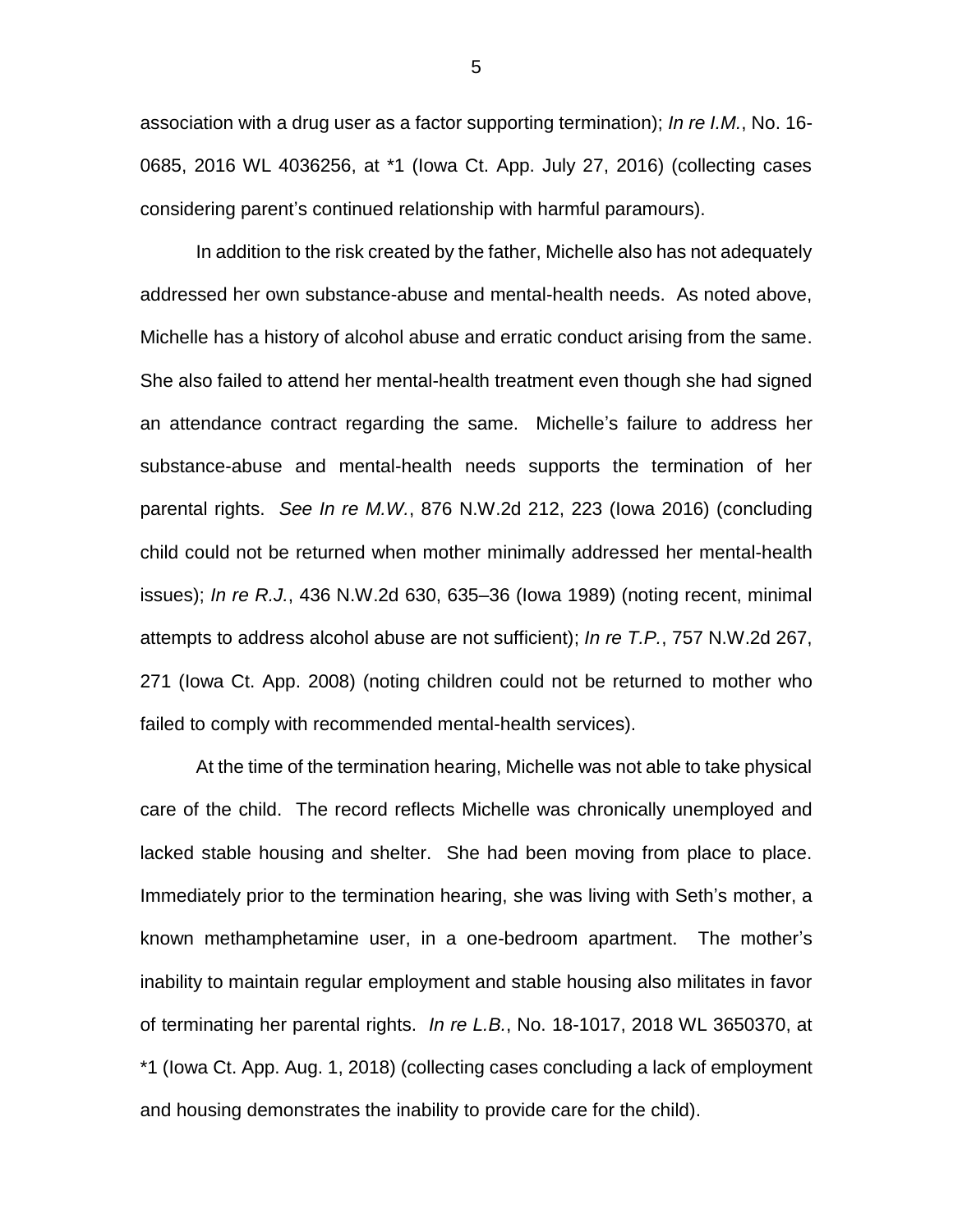The risk of harm posed to the child by Michelle is heightened due to the child's significant medical needs. *See In re D.S.*, 806 N.W.2d 458, 473 (Iowa 2011) (noting child's advanced medical needs when considering termination). M.M. was born with a cleft palate and significant hearing loss. She is deaf in one ear. These medical conditions require regular medical intervention and greater parental involvement to ensure the child develops appropriately. In the past, Michelle was unable to consistently take M.M. to her required medical appointments. She did not make M.M. consistently wear her hearing aids. Michelle's failure to be attentive to her child's medical needs has resulted in delayed speech development. Since the child has been in the care of the foster parents, who have dedicated the time and attention the child needs, the child has made significant strides.

While Michelle did make some progress late in the case, it was not enough to demonstrate the capacity to care for the child without exposing the child to adjudicatory harm. Like the juvenile court, we conclude Michelle's efforts are too little too late. *See In re C.B.*, 611 N.W.2d 489, 494 (Iowa 2000) (noting parent's delayed efforts were insufficient); *In re A.E.*, No. 16-0510, 2016 WL 3271887, at \*3 (Iowa Ct. App. June, 15, 2016) (collecting cases noting last-minute efforts are not reliable). We affirm the termination of Michelle's parental rights pursuant to Iowa Code section 232.116(1)(h).

We next address the intervenors-grandparents' appeal. Jill and David argue the juvenile court erred in placing custody of M.M. with the IDHS instead of them. Iowa Code section 232.117(3)(c) permits placement of the child with "other relative[s]" upon termination of a parent's parental rights. However, when considering a child's post-termination placement, "there is no statutory preference